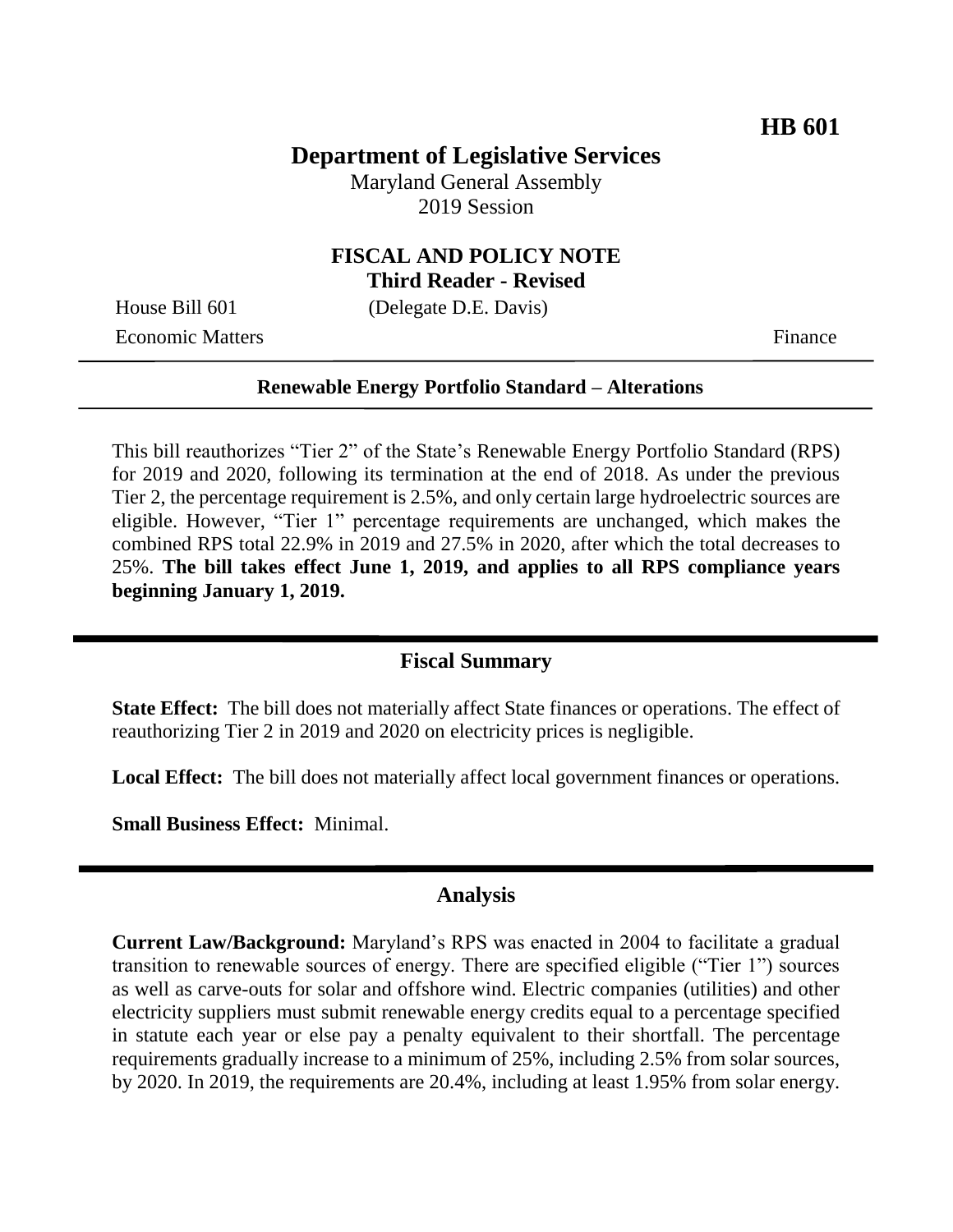Certain large hydroelectric sources other than pumped storage used to be eligible for Tier 2; however, Tier 2 terminated at the end of 2018. Costs associated with Tier 2 compliance averaged about \$2.0 million annually from 2012 through 2017, with a low of \$0.7 million and a high of \$4.0 million. In total, the State uses about 60 million megawatt-hours of electricity per year, making the compliance cost of Tier 2 roughly 3.4 cents per megawatt-hour over that time. The average residential customer uses approximately one megawatt-hour of electricity per month.

For more information, see the **Appendix – Maryland's Renewable Energy Portfolio Standard.**

## **Additional Information**

**Prior Introductions:** None.

**Cross File:** SB 350 (Senator Klausmeier, *et al.*) - Finance.

**Information Source(s):** Public Service Commission; Department of Natural Resources; Department of Legislative Services

| <b>Fiscal Note History:</b> | First Reader - February 12, 2019        |  |  |  |  |
|-----------------------------|-----------------------------------------|--|--|--|--|
| $an/\lg c$                  | Third Reader - March 14, 2019           |  |  |  |  |
|                             | Revised - Amendment(s) - March 14, 2019 |  |  |  |  |

Analysis by: Stephen M. Ross Direct Inquiries to:

(410) 946-5510 (301) 970-5510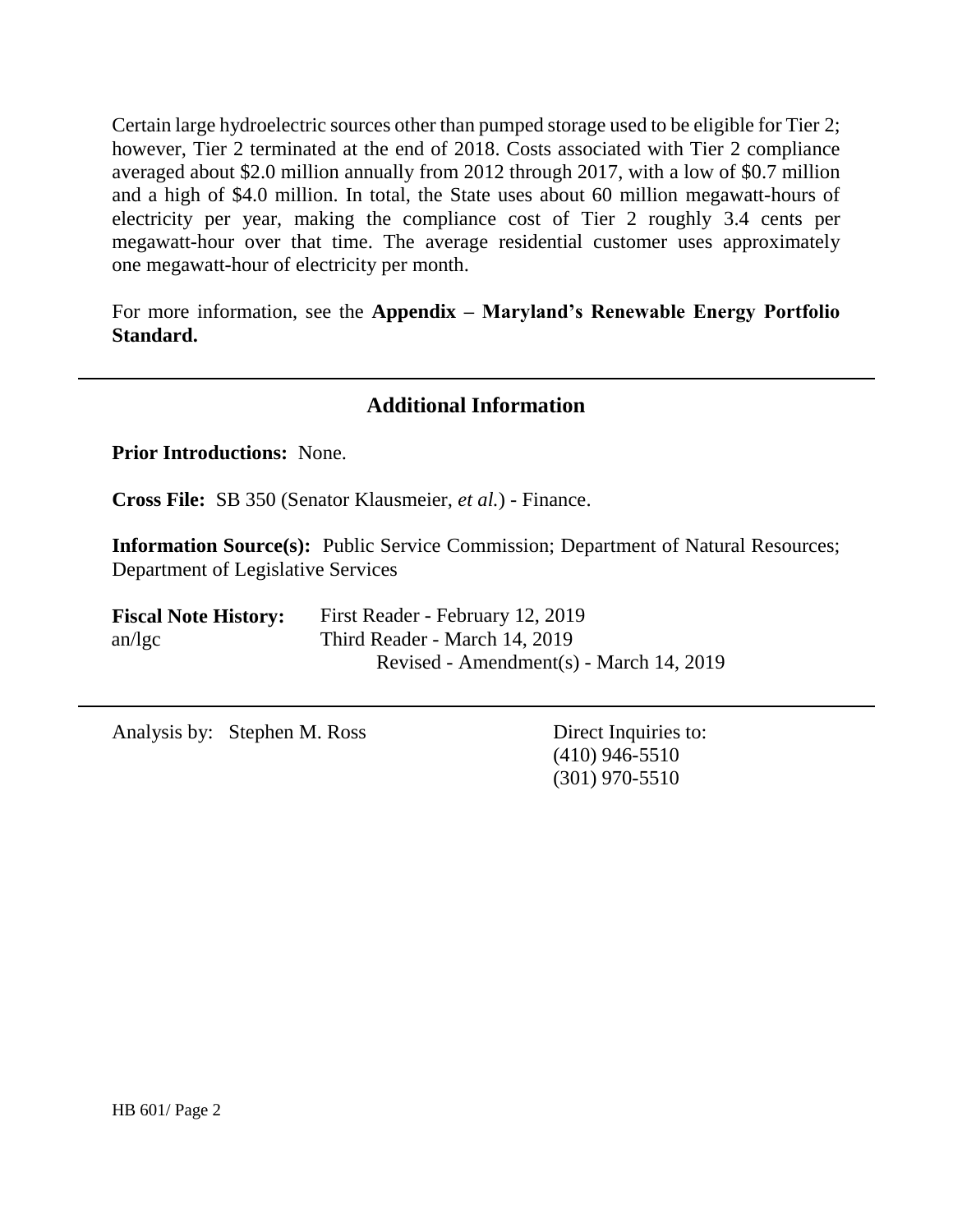## **Appendix – Maryland's Renewable Energy Portfolio Standard**

Maryland's Renewable Energy Portfolio Standard (RPS) was enacted in 2004 to facilitate a gradual transition to renewable sources of energy. There are specified eligible ("Tier 1") sources as well as carve-outs for solar and offshore wind. Electric companies (utilities) and other electricity suppliers must submit renewable energy credits (RECs) equal to a percentage specified in statute each year or else pay an alternative compliance payment (ACP) equivalent to their shortfall. Historically, the requirements have been met almost entirely through RECs, with negligible reliance on ACPs. The Maryland Energy Administration must use ACPs to support new renewable energy sources.

The percentage requirements gradually increase to a minimum of 25%, including 2.5% from solar sources, by 2020. In 2019, the requirements are 20.4%, including at least 1.95% from solar energy.

Generally, a REC is a tradable commodity equal to one megawatt-hour of electricity generated or obtained from a renewable energy generation resource. In other words, a REC represents the "generation attributes" of renewable energy – the lack of carbon emissions, its renewable nature, etc. A REC has a three-year life during which it may be transferred, sold, or redeemed. REC generators and electricity suppliers are allowed to trade RECs using a Public Service Commission-approved system known as the Generation Attributes Tracking System, a trading platform designed and operated by PJM Environmental Information Services, Inc. that tracks the ownership and trading of RECs.

Tier 1 sources include wind (onshore and offshore); qualifying biomass; methane from anaerobic decomposition of organic materials in a landfill or wastewater treatment plant; geothermal; ocean, including energy from waves, tides, currents, and thermal differences; a fuel cell that produces electricity from specified sources; a small hydroelectric plant of less than 30 megawatts; poultry litter-to-energy; waste-to-energy; refuse-derived fuel; and thermal energy from a thermal biomass system. Eligible solar sources include photovoltaic cells and residential solar water-heating systems commissioned in fiscal 2012 or later.

Prior to 2019, there was also a Tier 2 in the RPS, with separate percentage requirements (2.5% annually). Tier 2, which eventually included only large hydroelectric power plants, provided a smaller monetary incentive than Tier 1 and terminated at the end of 2018.